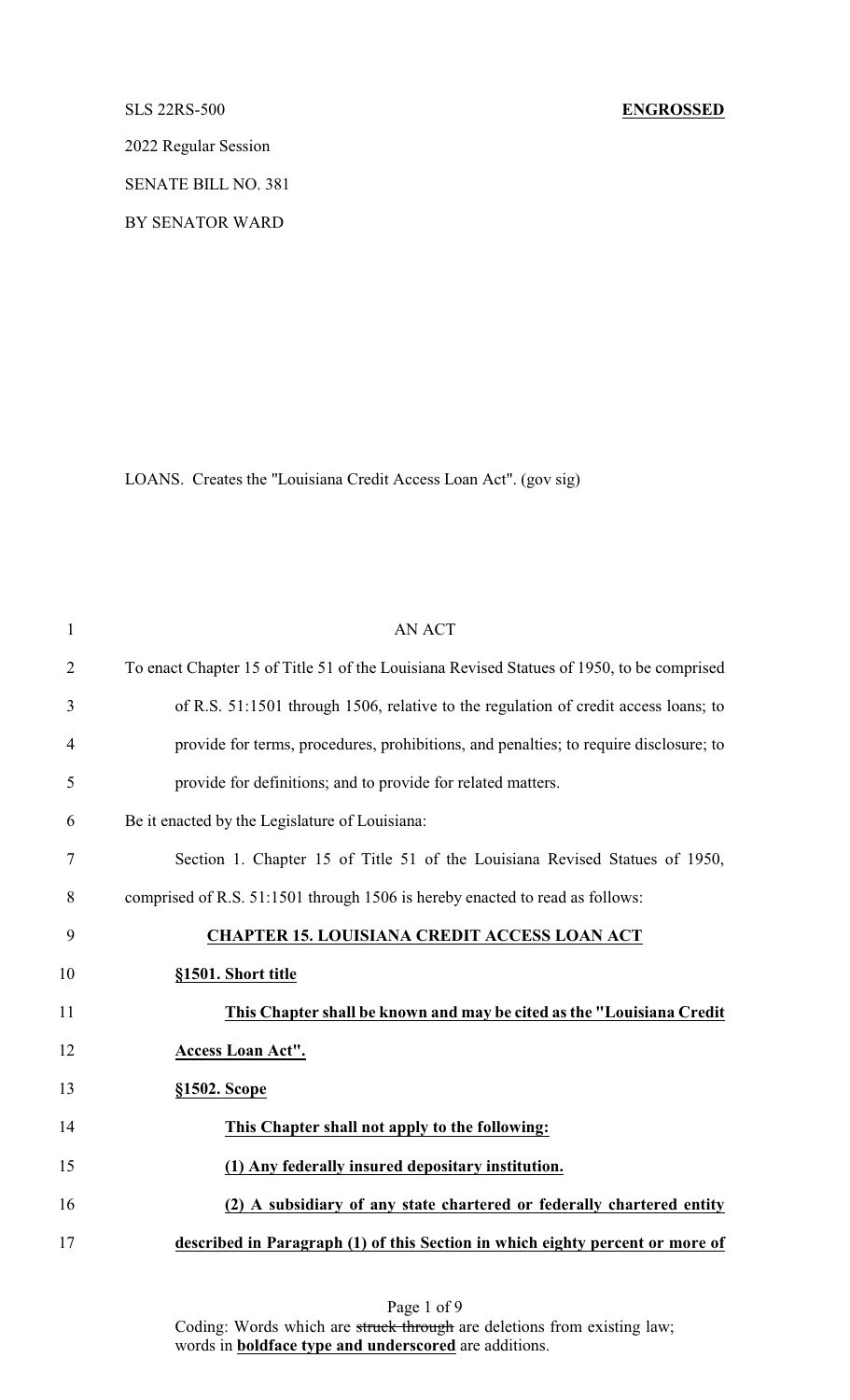| $\mathbf{1}$   | the ownership rests with such parent entity.                                  |
|----------------|-------------------------------------------------------------------------------|
| $\overline{2}$ | (3) Any loan subject to the provisions of the Louisiana Motor Vehicles        |
| 3              | Sales Finance Act, R.S. 6:969.1 et seq.                                       |
| 4              | (4) Deferred presentment transactions or small loans governed by the          |
| 5              | Louisiana Deferred Presentment and Small Loan Act (R.S. 9:3578.1 et seq.) or  |
| 6              | installment loans pursuant to the Louisiana Consumer Credit Law (R.S. 9:3510  |
| 7              | et seq.).                                                                     |
| 8              | §1503. Definitions                                                            |
| 9              | A. As used in this Chapter, the following terms and phrases mean as           |
| 10             | follows:                                                                      |
| 11             | (1) "Check" means any check, draft, item, orders, or requests for             |
| 12             | payment of money, negotiable orders, withdrawal, or any other instrument used |
| 13             | to pay a debt or transfer money from one to another.                          |
| 14             | (2) "Commissioner" means the commissioner of the office of financial          |
| 15             | institutions.                                                                 |
| 16             | (3) "Consumer" or "borrower" means a natural person who purchases             |
| 17             | goods, services, or movable or immovable property or rights therein, for a    |
| 18             | personal, family, or household purpose, including the borrowing party in a    |
| 19             | credit access loan.                                                           |
| 20             | (4) "Credit access loan" means any interest-bearing loan payable in           |
| 21             | substantially equal installments, which does or includes the following:       |
| 22             | (a) Offered by a licensee to a borrower in compliance with this Chapter.      |
| 23             | (b) Includes a principal amount not exceeding one thousand five hundred       |
| 24             | dollars.                                                                      |
| 25             | (c) Includes a loan term of not less than ninety days and not more than       |
| 26             | three hundred sixty-five days.                                                |
| 27             | (5) "Licensee" or "lender" means any person who engages in offering           |
| 28             | credit access loans and who is licensed pursuant to the Louisiana Consumer    |
| 29             | Credit Law (R.S. 9:3510 et seq.).                                             |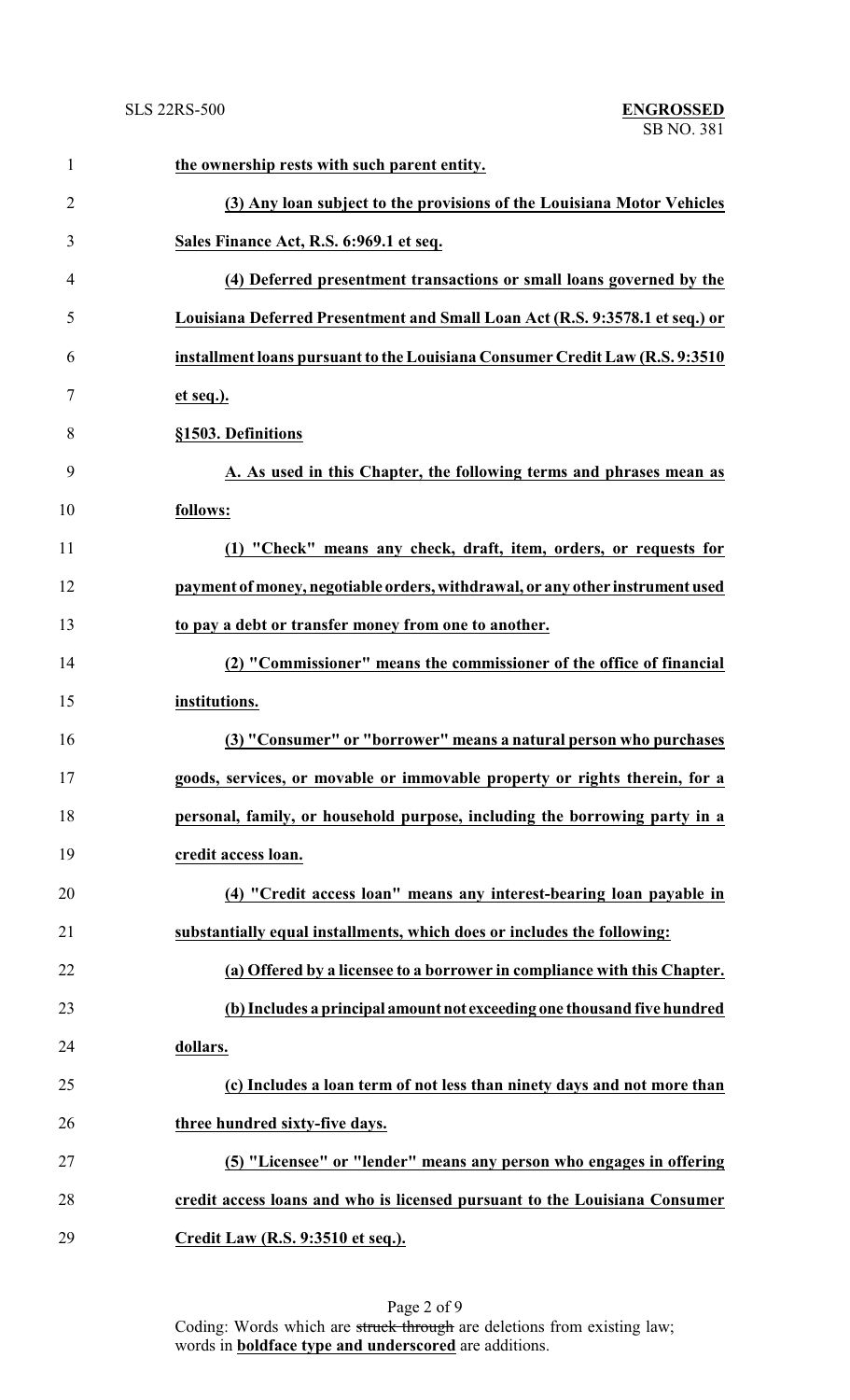| $\mathbf{1}$   | (6) "OFI" means the office of financial institutions.                          |
|----------------|--------------------------------------------------------------------------------|
| $\overline{2}$ | (7) "Principal" means the amount financed or amount deferred pursuant          |
| 3              | to a credit access loan agreement executed between a consumer or borrower      |
| 4              | and a licensee or lender.                                                      |
| 5              | §1504. Credit access loan; terms; disclosure; procedure                        |
| 6              | A. (1) A credit access loan agreement entered between a licensee and a         |
| 7              | borrower according to this Chapter shall include or do the following:          |
| 8              | (a) Authorize the borrower to rescind the agreement within one business        |
| 9              | day at no cost.                                                                |
| 10             | (b) A disclosure notice written in at least twelve-point, bold font stating:   |
| 11             | You are entitled by Louisiana law to cancel this                               |
| 12             | transaction at no cost to you by notifying your lender of                      |
| 13             | your intent to cancel this transaction by close of the                         |
| 14             | business day immediately following the date you sign this                      |
| 15             | agreement and by returning to the lender all loan                              |
| 16             | proceeds provided to you.                                                      |
| 17             | (c)(i) A disclosure notice written in at least sixteen-point, bold font on the |
| 18             | first page of each credit access loan agreement stating:                       |
| 19             | You may request an extended payment plan once                                  |
| 20             | in a twelve month period if you are unable to pay the loan                     |
| 21             | in full when due, but the request shall be made prior to                       |
| 22             | [Insert final payment due date here]. The request shall be                     |
| 23             | made in writing and be delivered by hand, by mail, or by                       |
| 24             | facsimile to: [Licensee/lender to insert name, email                           |
| 25             | address, phone number and facsimile number here].                              |
| 26             | Contact the Office of Financial Institutions (OFI) at 1-                       |
| 27             | 888-525-9414, 8660 United Plaza Blvd, Baton Rouge, LA                          |
| 28             | 70809, if [Licensee/lender name here] refuses to grant                         |
| 29             | your timely request for an extended payment plan or if                         |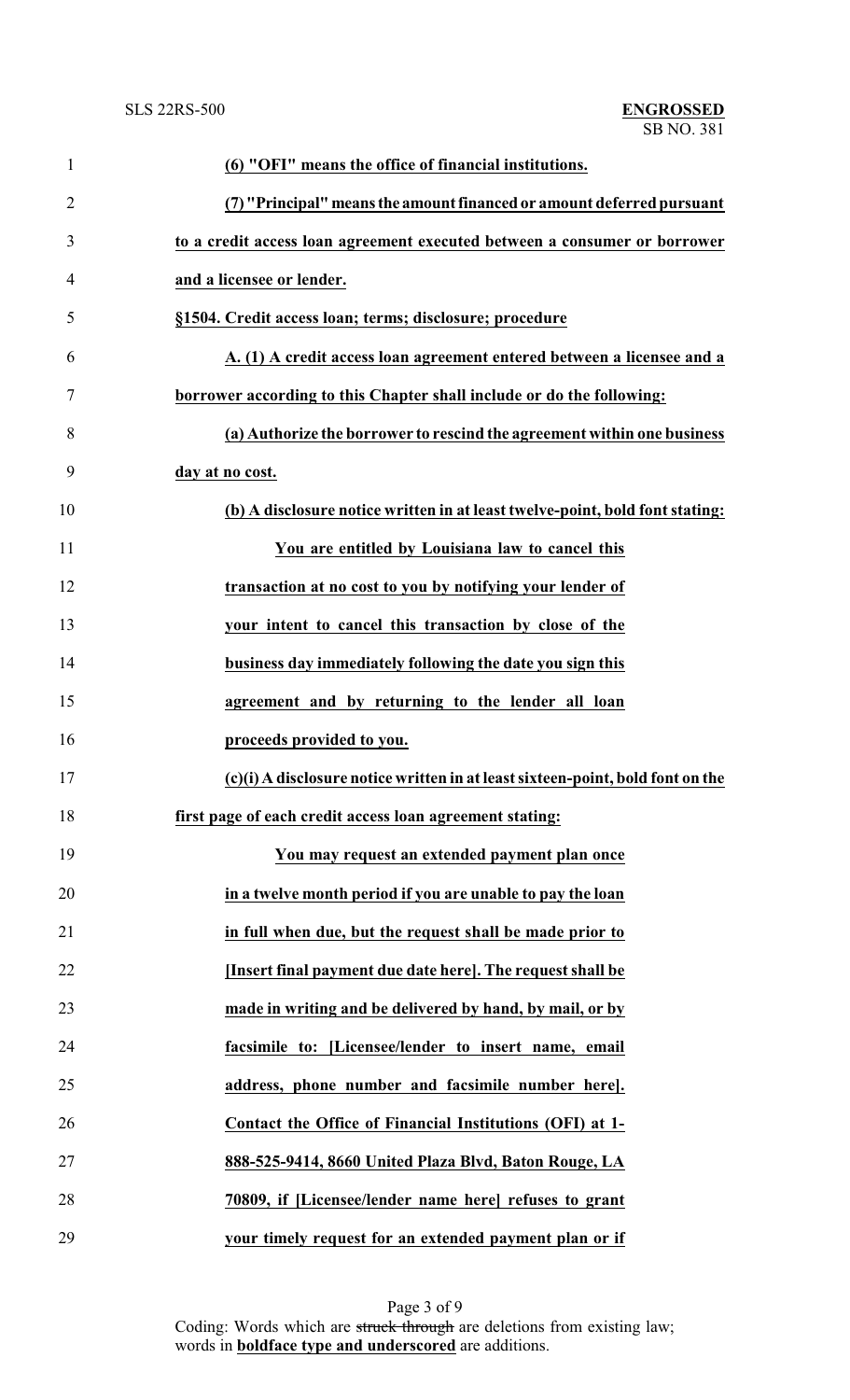| $\mathbf{1}$   | you have any other complaint regarding your lender's                               |
|----------------|------------------------------------------------------------------------------------|
| $\overline{2}$ | activity.                                                                          |
| 3              | (ii) The disclosure notices required by this Subparagraph shall be visibly         |
| $\overline{4}$ | posted at each licensee location and on the homepage of the licensee's website.    |
| 5              | B. A licensee may contract for and receive the following from a                    |
| 6              | borrower:                                                                          |
| 7              | $(1)(a)$ A loan finance charge, calculated according to the actuarial              |
| 8              | method, not exceeding thirty-six percent per year on the unpaid balances of the    |
| 9              | principal.                                                                         |
| 10             | (b) The loan finance charge described in Subparagraph (a) of this                  |
| 11             | Paragraph shall not include the fees or charges enumerated in Paragraphs (2)       |
| 12             | through (5) of this Subsection.                                                    |
| 13             | (2) A monthly maintenance fee not exceeding thirteen percent of the                |
| 14             | principal amount originally contracted but only if the fee is not added to the     |
| 15             | unpaid balances of the principal subject to the loan finance charge described in   |
| 16             | Paragraph (1) of this Subsection.                                                  |
| 17             | (3) Delinquency charges authorized by R.S. 51:1506.                                |
| 18             | (4) Charges imposed by the licensee resulting from returned payments               |
| 19             | related to dishonored checks, electronic funds transfers, negotiable orders of     |
| 20             | withdrawal, or share drafts issued by the borrower.                                |
| 21             | (5) An underwriting fee not exceeding fifty dollars but only when the              |
| 22             | principal amount originally contracted for is at least four hundred dollars.       |
| 23             | C.(1) All fees and charges imposed relating to the credit access loan,             |
| 24             | except those charges described in Paragraphs (3) and (4) of Subsection B of this   |
| 25             | Section, shall be included in the calculation of the total amount of fees and      |
| 26             | charges and shall not exceed one thousand five hundred dollars.                    |
| 27             | (2) Fees or charges not authorized by this Chapter shall not be imposed,           |
| 28             | relative to a credit access loan, including but not limited to any charges related |
| 29             | to cashing loan proceeds if such proceeds are delivered by check.                  |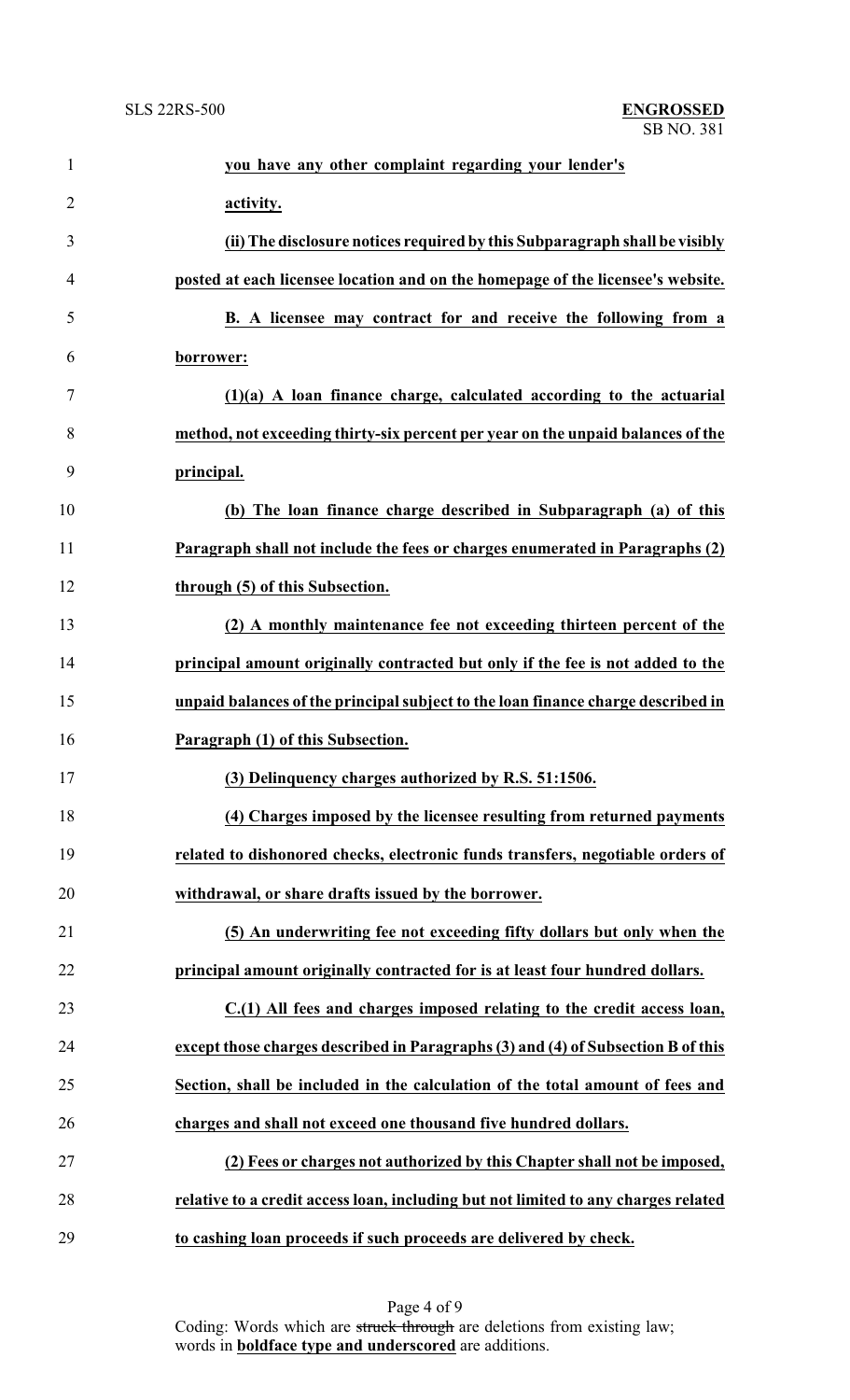| $\mathbf{1}$   | (3) Notwithstanding any other provision of law, a lender shall not                 |
|----------------|------------------------------------------------------------------------------------|
| $\overline{2}$ | contract for, charge, collect, or receive in connection with a credit access loan  |
| 3              | made under this Section a total amount of fees and charges over the life of the    |
| $\overline{4}$ | loan in accordance with Subsection B of this Section that exceeds one hundred      |
| 5              | percent of the principal amount contracted for in the original loan.               |
| 6              | D.(1) Prior to offering a credit access loan agreement to a borrower, a            |
| 7              | licensee shall reasonably attempt to verify either the borrower's gross monthly    |
| 8              | income, exclusive of any income other than gross pay received, or the              |
| 9              | borrower's monthly funds received net of taxes and other deductions.               |
| 10             | (2) A licensee shall be determined in compliance with this Subsection if           |
| 11             | the licensee obtains at least one document from the borrower, which is dated not   |
| 12             | earlier than ninety days before the date of the borrower's initiation of the loan  |
| 13             | transaction and not later than the date the loan is made, that reasonably verifies |
| 14             | the information required by Paragraph (1) of this Subsection, including but not    |
| 15             | limited to a recent pay stub.                                                      |
| 16             | §1505. Prohibitions; violation                                                     |
| 17             | A. A licensee shall not do any of the following related to a credit access         |
| 18             | loan:                                                                              |
| 19             | (1) Use any device or agreement that charges or collects more fees,                |
| 20             | payments, or interest from the borrower than authorized by this Chapter,           |
| 21             | including execution of another financial agreement with the buyer other than       |
| 22             | an extended payment plan, execution of a sales or leaseback or rebate              |
| 23             | agreement, executing catalog sales, and executing any other transaction with the   |
| 24             | borrower intended or designed to evade the requirements of this Chapter.           |
| 25             | (2) Include in a credit access loan agreement any of the following:                |
| 26             | (a) A hold harmless clause.                                                        |
| 27             | (b) A confession of judgment clause.                                               |
| 28             | (c) A provision in which the borrower agrees not to assert a claim or              |
| 29             | defense arising out of the agreement.                                              |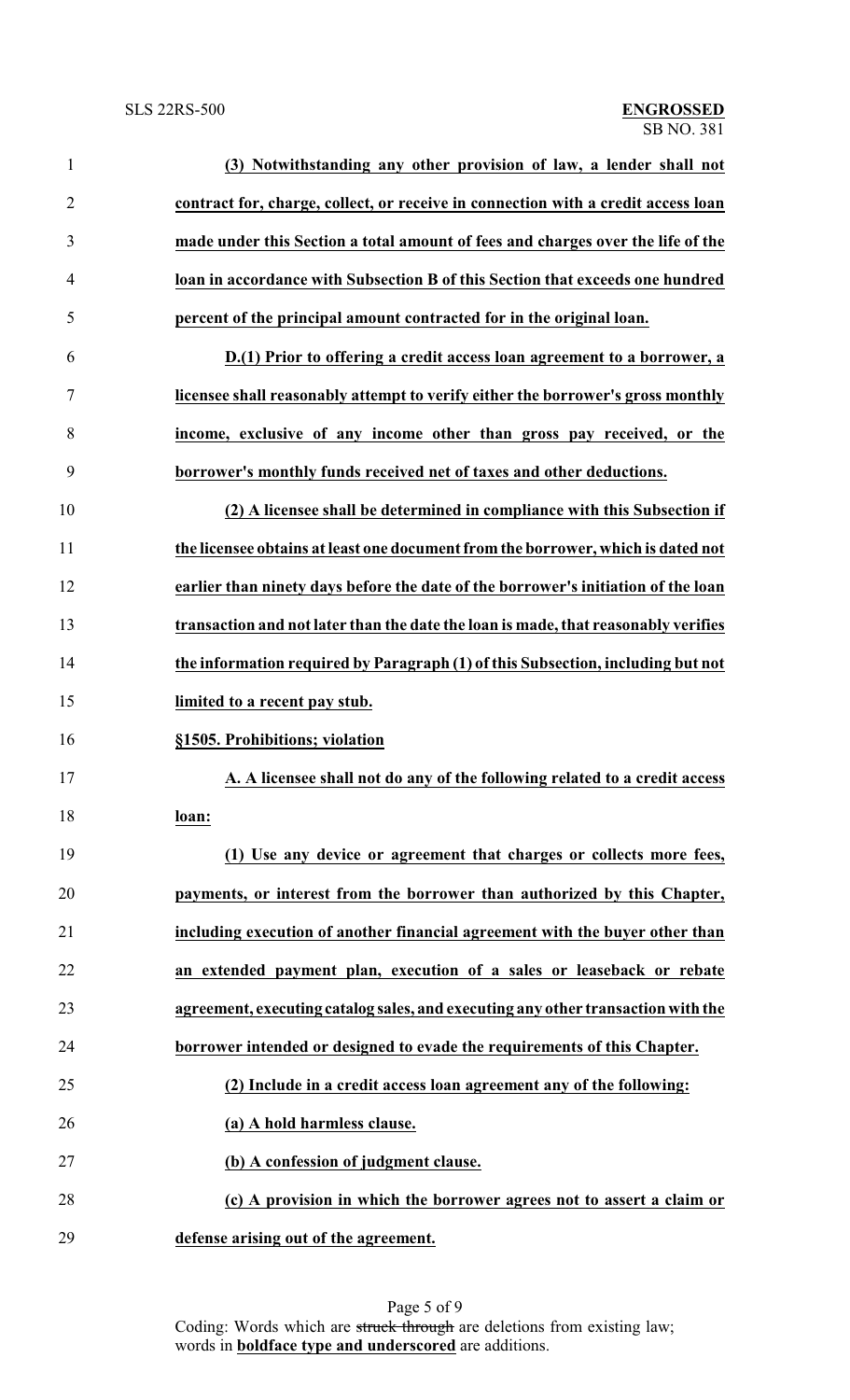| $\mathbf{1}$   | (d) A provision by which a person acting on behalf of the licensee is              |
|----------------|------------------------------------------------------------------------------------|
| $\overline{2}$ | treated as an agent of the borrower relating to the credit access loan.            |
| 3              | (3) Accept real or personal property or any interest in property other             |
| $\overline{4}$ | than a check.                                                                      |
| 5              | (4)(a) Draft funds electronically from a borrower's account without the            |
| 6              | borrower's express written authorization.                                          |
| $\tau$         | (b) Notwithstanding any provision of this Section, nothing herein shall            |
| 8              | be construed to prohibit the conversion of a negotiable instrument into an         |
| 9              | electronic form for processing through an automated clearing house system.         |
| 10             | (5) Fail to stop attempts to draft funds electronically from a borrower's          |
| 11             | account upon request from the borrower or the borrower's authorized agent.         |
| 12             | (6) Fail to consider whether the borrower can repay the loan according             |
| 13             | to its terms and whether the borrower's original request regarding loan term       |
| 14             | and amount were within the limitations imposed according to this Chapter.          |
| 15             | (7) Charge, contract for, receive, or collect a loan finance charge or             |
| 16             | credit service charge, or any other fee not authorized by this Chapter, except for |
| 17             | reasonable attorney fees and costs awarded by a court.                             |
| 18             | (8) Refuse a partial loan payment of at least fifty dollars.                       |
| 19             | (9) Divide a credit access loan into multiple agreements for the purpose           |
| 20             | of obtaining a higher fee or charge.                                               |
| 21             | (10) Threaten any customer with prosecution or refer for prosecution               |
| 22             | any check accepted as payment of a credit access loan and returned by the          |
| 23             | lender's depository institution for reason of insufficient funds.                  |
| 24             | (11) Execute or structure loan repayment in a manner intended or                   |
| 25             | designed to evade the requirements of this Chapter.                                |
| 26             | B. Notwithstanding any provision of this Chapter, any credit access loan           |
| 27             | complying with the Chapter shall be exempt from and shall not constitute a         |
| 28             | violation of R.S. 14:511.                                                          |
| 29             | C. OFI and the commissioner may administer and enforce compliance                  |

Page 6 of 9 Coding: Words which are struck through are deletions from existing law; words in **boldface type and underscored** are additions.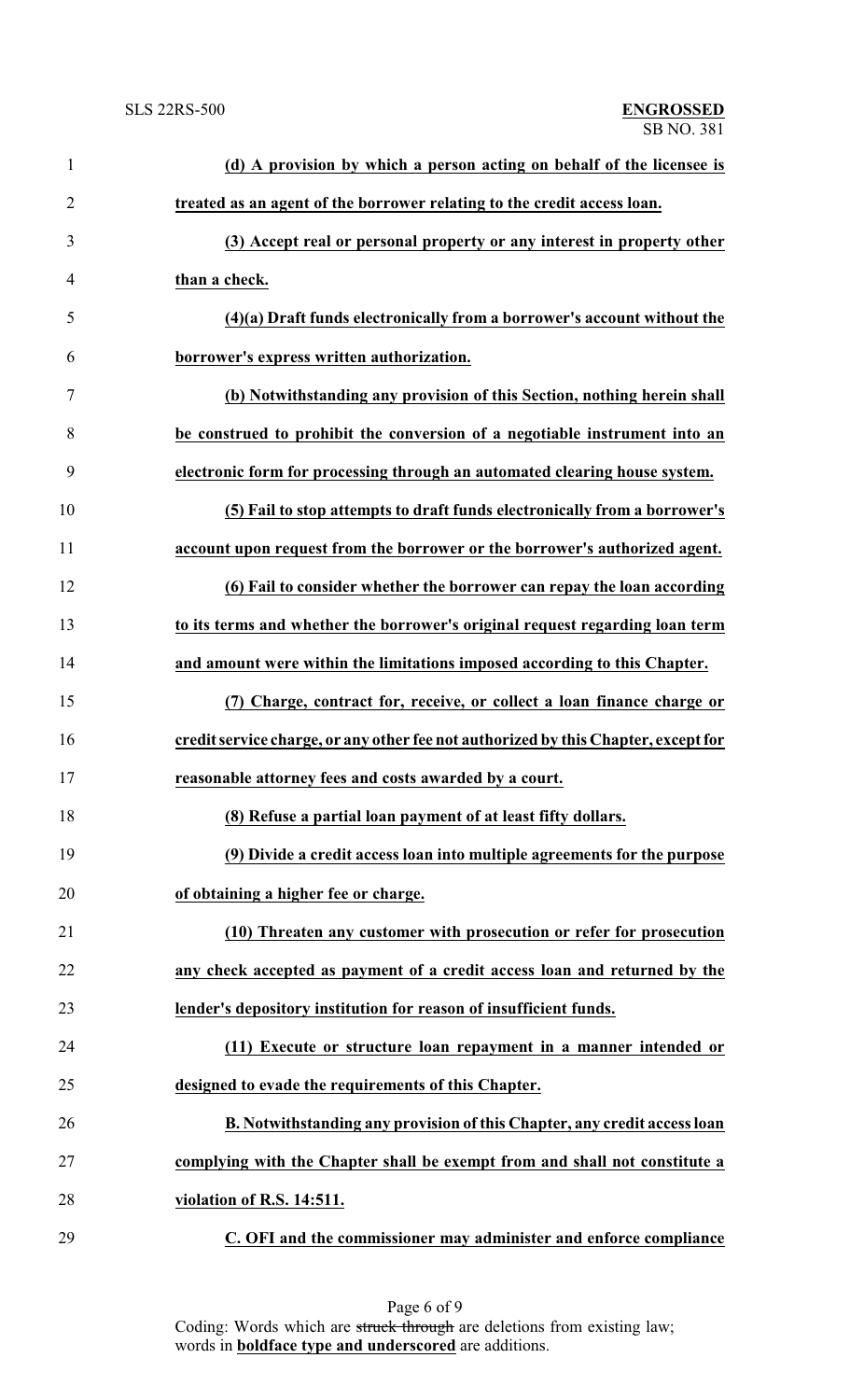| with this Chapter according to applicable law, including but not limited to the               |
|-----------------------------------------------------------------------------------------------|
| Louisiana Consumer Credit Law (R.S. 9:3510 et seq.) and the Administrative                    |
| Procedure Act (R.S. 49:950 et seq.).                                                          |
| §1506. Borrower default; delinquent penalty                                                   |
| A.(1) A licensee may charge and collect from the borrower a late penalty                      |
| of no more than ten percent of the delinquent amount but only when the terms                  |
| of the penalty are clearly disclosed, in writing, in the credit access loan                   |
| agreement.                                                                                    |
| (2) Notwithstanding Paragraph (1) of this Subsection, a licensee shall not                    |
| impose a delinquent penalty on any borrower unless the borrower has failed to                 |
| pay the delinquent amount within ten days following the applicable due date.                  |
| B. A credit access loan agreement may require that the borrower pay all                       |
| costs awarded by a court, in addition to reasonable attorney fees that shall not              |
| exceed twenty-five percent of the unpaid loan amount, but only when the                       |
| borrower has defaulted and the licensee has referred the matter to an attorney                |
| for collection.                                                                               |
| Section 2. The office of financial institutions shall promulgate any administrative           |
| regulations deemed necessary to implement and effectuate the purposes of this Act by no       |
| later than one hundred eighty days from the effective date of this Act.                       |
| Section 3. This Act shall become effective upon signature of the governor or, if not          |
| signed by the governor, upon expiration of the time for bills to become law without signature |
| by the governor, as provided by Article III, Section 18 of the Constitution of Louisiana. If  |
| vetoed by the governor and subsequently approved by the legislature, this Act shall become    |
| effective on the day following such approval.                                                 |

The original instrument and the following digest, which constitutes no part of the legislative instrument, were prepared by Xavier I. Alexander.

DIGEST

SB 381 Engrossed 2022 Regular Session Ward

Proposed law creates the "Louisiana Credit Access Loan Act".

Proposed law provides exceptions to applicability and provides definitions. Proposed law

Page 7 of 9 Coding: Words which are struck through are deletions from existing law; words in **boldface type and underscored** are additions.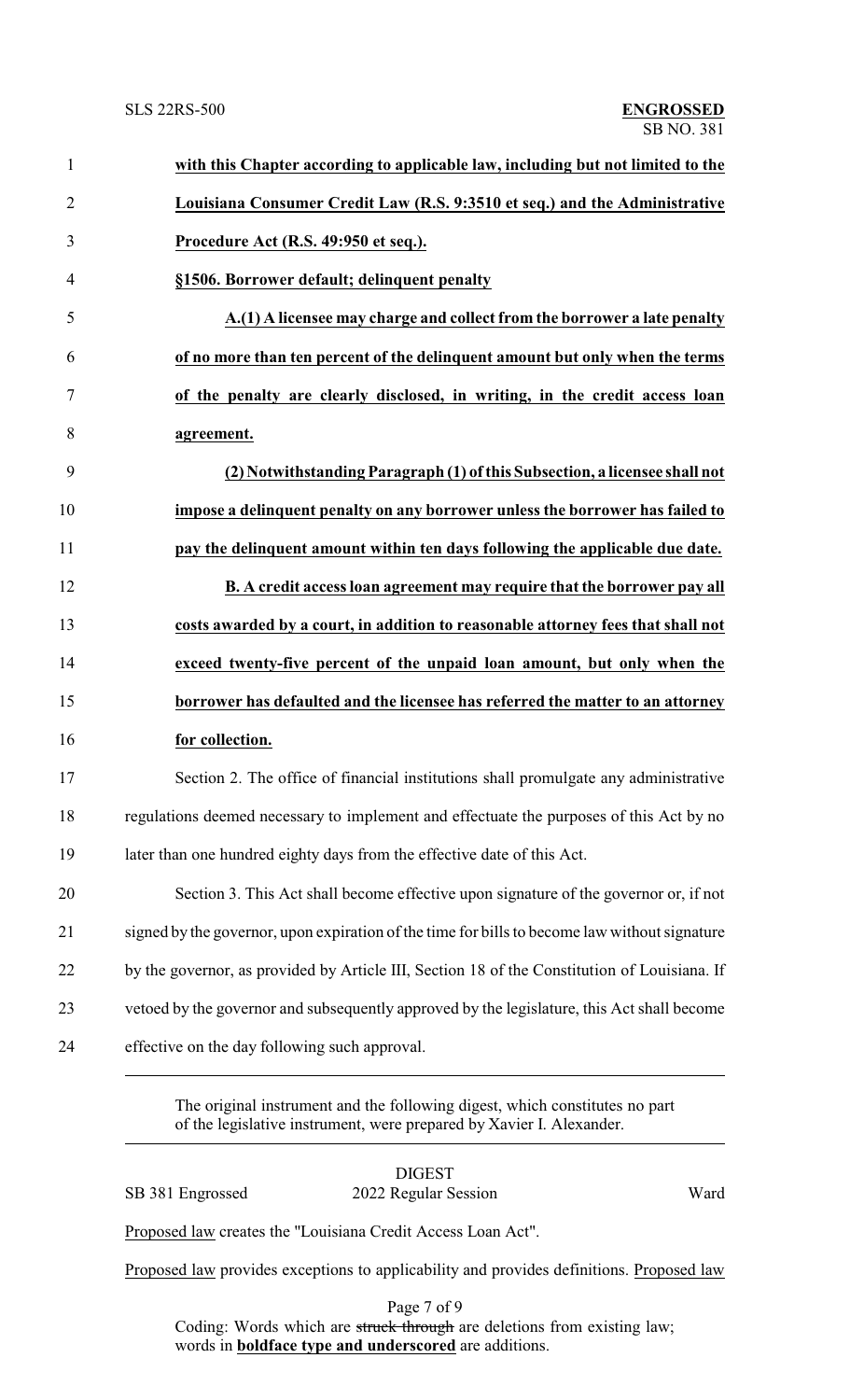provides for a consumer to gain access to a credit access loan from a licensee. Proposed law defines a "credit access loan" as any interest-bearing loan payable in substantially equal installments, which does or includes the following:

- (1) Offered by a licensee to a borrower.
- (2) Includes a principal amount not exceeding \$1,500.
- (3) Includes a loan term of not less than 90 days and not more than 365 days.

Proposed law provides that the terms of a credit access loan agreement shall include or do the following:

- (1) Authorize the borrower to rescind the agreement within one business day at no cost.
- (2) A disclosure notice to be written in at least 12-point, bold font stating that the borrower is entitled to cancel the transaction at no cost by notifying the lender of his intent to cancel the transaction by close of the business day immediately following the date the agreement is signed and by returning to the lender all loan proceeds.
- (3) A disclosure notice to be written in at least 16-point, bold font on the first page of each credit access loan agreement stating that the borrower may request an extended payment plan once every 12 months, if unable to pay the loan in full when due and provides the process to request an extended payment plan.

Proposed law provides that the disclosure notices shall also be visibly posted at each licensee location and on the homepage of the licensee's website.

Proposed law authorizes the licensee to contract for and receive the following from a borrower:

- (1) A loan finance charge, calculated according to the actuarial method, not exceeding 36% per year on the unpaid balances of the principal.
- (2) A monthly maintenance fee not exceeding 13% of the principal amount originally contracted under certain circumstances.
- (3) Delinquency charges.
- (4) Non-sufficient funds (NSF) charges.
- (5) An underwriting fee not exceeding \$50 but only when the principal amount originally contracted for is at least \$400.

Proposed law provides that all fees and charges imposed, except delinquency and NSF charges, shall be included in the calculation of the total amount of fees and charges and shall not exceed 100% of the original loan. Prohibits any other charges not specifically authorized by proposed law.

Proposed law provides requirements for verifying a borrower's income.

Proposed law provides that certain acts are prohibited by a licensee including the execution of a second device or agreement intended or designed to evade requirements, the inclusion of a hold harmless clause and confession of judgment clause in an agreement, electronic draft of funds from a borrower's account without specific consent, refusal of a partial loan payment of \$50 or more, and others. Proposed law provides the authority for enforcement with the office of financial institutions (OFI).

## Page 8 of 9

Coding: Words which are struck through are deletions from existing law; words in **boldface type and underscored** are additions.